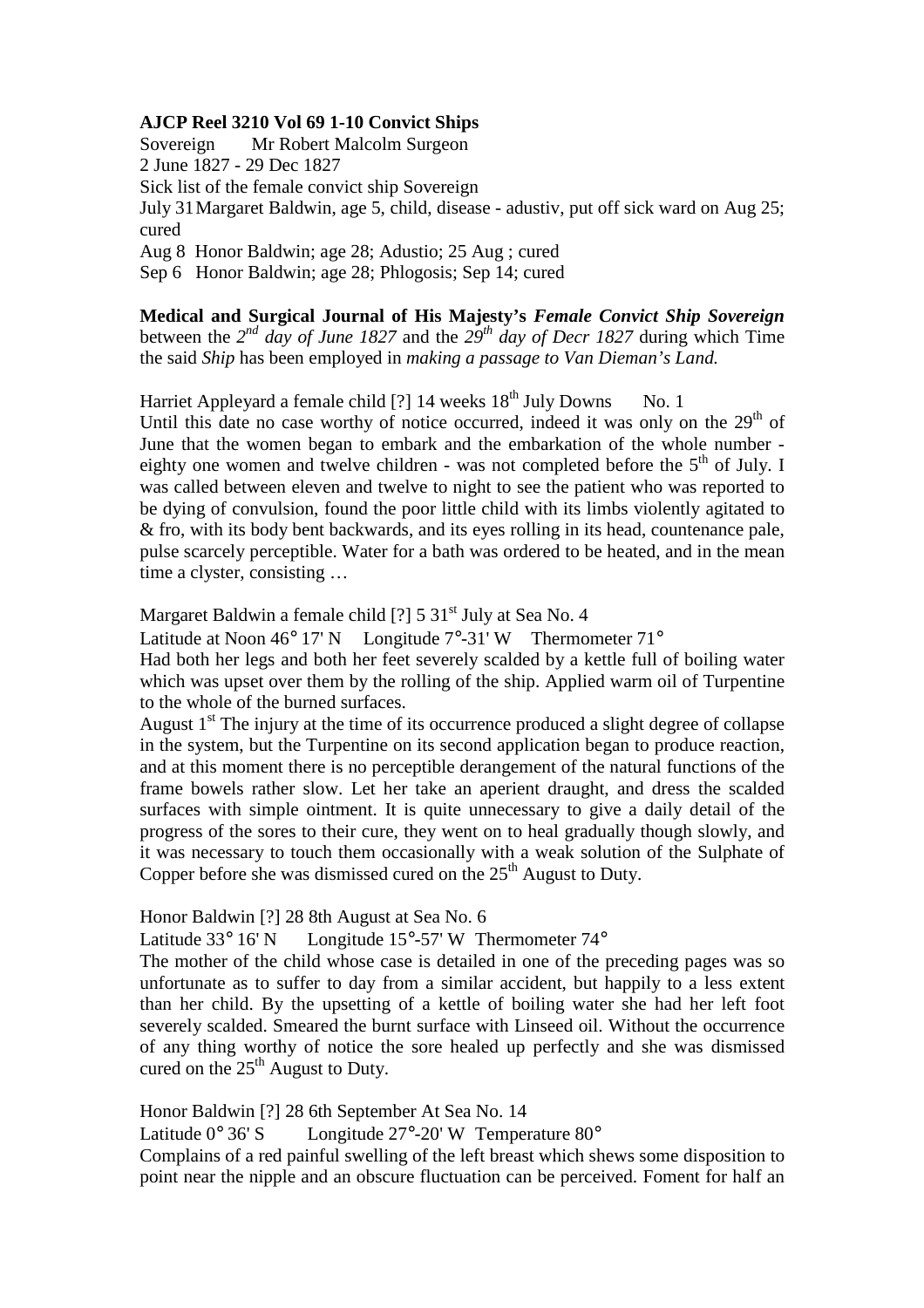hour with warm water and afterwards apply an emollient poultice. This is to be repeated three or four times a day.

7<sup>th</sup> Continue the treatment of yesterday

8<sup>th</sup> The abscess burst and discharged a considerable quantity of well conditioned healthy pus. Continue the emollient poultice, which was continued until the  $10<sup>th</sup>$  when the discharge had almost entirely ceased and the sore was dressed with Turner's berate. The cavity filled up rapidly with good healthy granulations, and by the  $14<sup>th</sup>$  the sore was almost quite cicatrized over, and the patient at her own request was dismissed to her Duty.

GENERAL REMARKS [still to be completely transcribed – this report may be of general interest but is not necessary to the Baldwin story]

It would be no easy matter to conceive a situation, where the human frame could be more likely to be operated upon by all the ordinary causes of disease than that of a number of female prisoners who, from having forfeited the laws of their country, are assembled on board ship, for the purpose of being conveyed from their homes, their families, and their friends, few of them with much prospect of ever again beholding these objects of endearment. Whatever may have been their previous sufferings, it is not till the distressful moment of final separation from the land of their fathers from the home of their infancy that they awaken to the full consciousness of this wretchedness; In their miserable condition neither memory nor forecast can afford them any comfort, they are shut out from all Pleasurable recollections of the past and open still to fearful foreboding for the future. In such a state it might reasonably expected that in the [this needs to be recopied

It is the only fatal case that occurred during the voyage, and from the great improbability that a child of that tender age would survive the difficulties of the long voyage we had before us, I objected to receive it, but the unhappy who had been brought from Warwick gaol, earnestly entreated to be taken on board and Page 2

and I at length assented. I believe that orders have been issued from the Secretary of State Office to gaolers forbidding them to bring female prisoners who are suckling for embarkation, however it would appear the extent the attention is paid to their orders for several women were brought to the Sovereign in that condition.

[page 2 line 5]The numbers eight, nine and ten in the Journal are cases [line 6] of mild … it will .. shortly after .. and may I think be ascribed to that disturbance in the [line 9]balance of the circulation almost … occasioned by a transition from a cold to a hot climate. It is remarked in the Journal that a great number of women were complaining about this time, but their complaints were in general trifling with much symptomatic of that change in the distribution of the fluids and of the ? to congestion is generally ? informed by the inhabitants of ? on their first appearance between the tropics

[line 18] time, but in leaving England about the beginning of August as ? a ship might accomplish the whole voyage to New Holland without witnessing a greater variation of the thermometer than sometimes occurs in our own proverbially changeable climate in the course of four and twenty hours; while a ship quitting England in either of the months of January or February must necessarily be exposed to great and sudden transitions of transpirations; at the period of her departure, bleak weather holds his ? reign, and by the expiration of fifteen days, she not infrequently finds herself in the intertropical regions, "Semper sole ? et torride semper abigne" ??? From which, altho